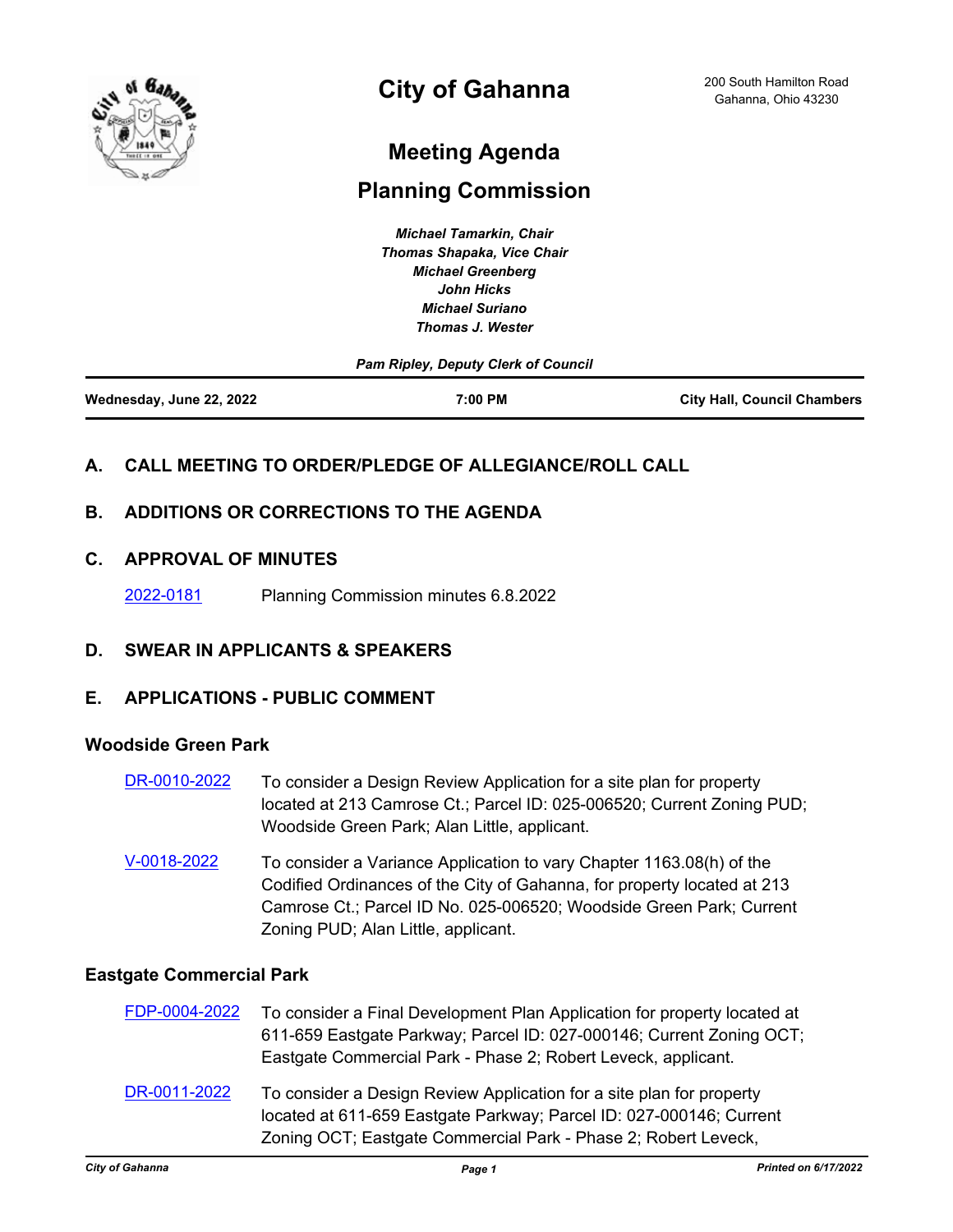applicant.

#### **Crescent at Central Park - Section 2**

[FP-0001-2022](http://gahanna.legistar.com/gateway.aspx?m=l&id=/matter.aspx?key=17021) To recommend to Council a Final Plat Application for the Crescent at Central Park Section 2; consisting of 4 lots and Reserves "B" and "C" located on Buckles Court North; Parcel ID: 025-013773; Current Zoning Select Commercial Planned District (SCPD); Larry Canini, applicant.

#### **Crescent at Central Park - Lot 2**

- [DR-0012-2022](http://gahanna.legistar.com/gateway.aspx?m=l&id=/matter.aspx?key=17023) To consider a Design Review Application for a building design for property located at Crescent at Central Park - Lot 2; Parcel ID: 025-013773; Current Zoning Select Commercial Planned District (SCPD); Bob Elliot, applicant.
- [FDP-0005-2022](http://gahanna.legistar.com/gateway.aspx?m=l&id=/matter.aspx?key=17022) To consider a Final Development Plan Application for a medical office building, parking and utilities for property located at Buckles Court North - Lot 2; Parcel ID: 025-013773; Current Zoning Select Commercial Planned District (SCPD); Crescent at Central Park - Lot 2 project; Bob Elliot, applicant.
- [V-0019-2022](http://gahanna.legistar.com/gateway.aspx?m=l&id=/matter.aspx?key=17024) To consider a Variance Application to vary Chapter 1151.04(b)(14) of the Codified Ordinances of the City of Gahanna, for property located at Buckles Court North - Lot 2; Parcel ID: 025-013773; Current Zoning Select Commercial Planned District (SCPD); Crescent at Central Park - Lot 2 project; Bob Elliot, applicant.

#### **F. UNFINISHED BUSINESS**

- **G. NEW BUSINESS**
- **H. OFFICIAL REPORTS**

 **Assistant City Attorney**

 **Director of Planning**

 **Council Liaison**

 **Chair**

#### **I. CORRESPONDENCE AND ACTIONS**

#### **J. POLL MEMBERS FOR COMMENT**